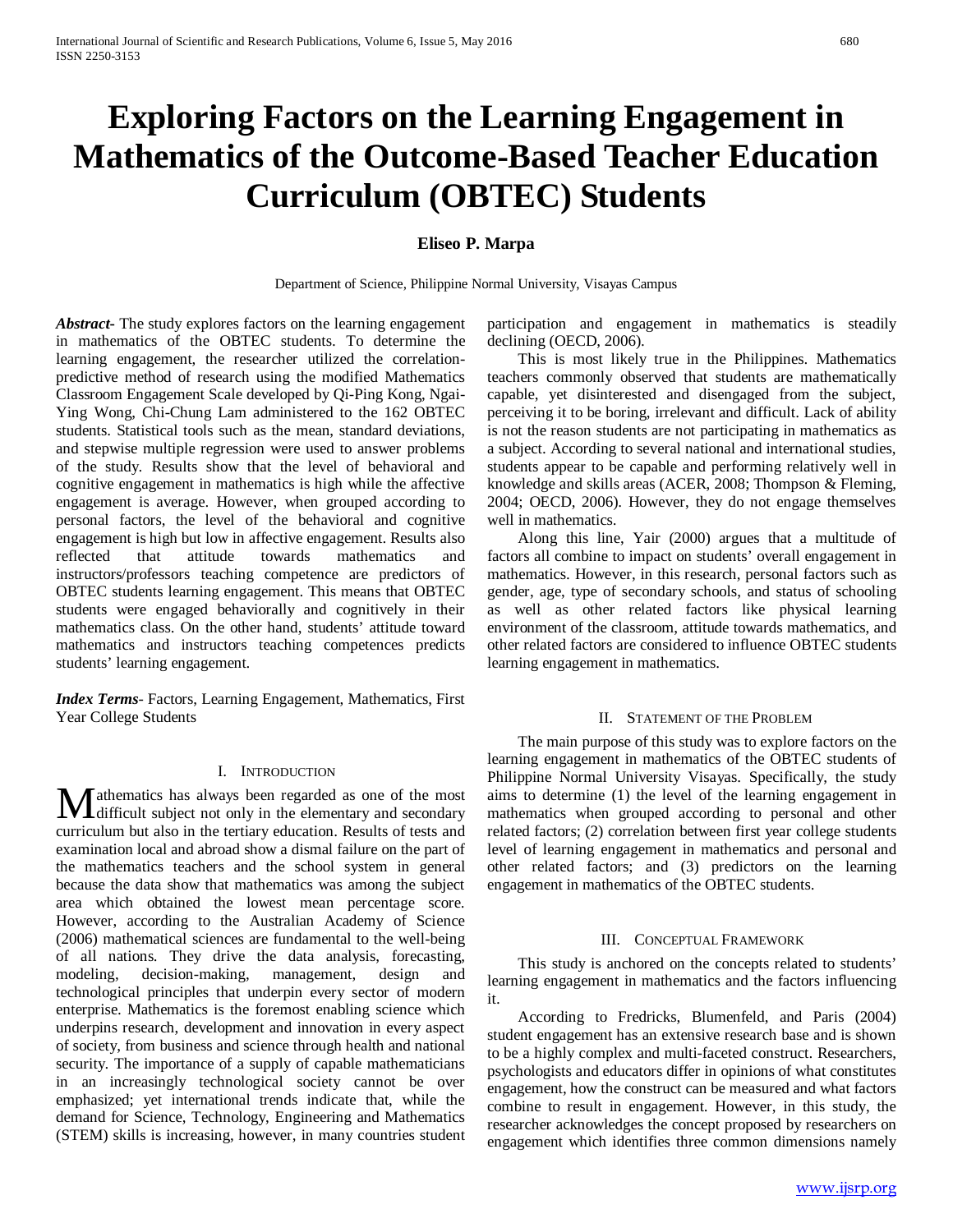behavioral engagement, affective engagement, and cognitive engagement.

 *Behavioral Engagement* is involvement in academic and social or extra-curricular activities (Hughes, Luo, Kwok, & Loyd, 2008). Under this are three components: (1) Behavior related to learning which is "effort persistence, concentration, attention, asking questions, and contributing to class discussions", (2) Compliance, which is shown in abiding by school rules and regulations, as well as misbehavior i.e. cutting class, frequent absences etc. (3) Participation in extracurricular activities.

 *Affective Engagement* on the other hand involves positive and negative reactions to people and activities at school (Hughes, Luo, Kwok and Loyd, 2008). In other words, it is also the student's feelings about school and to the degree to which they care about their school; belongingness, safety, comfort and pride in the institution; relationships with teachers and peers".

 *Cognitive Engagement* is associated with how much the student invests in his education and how much he motivates himself. This also includes the significance of academics to the student as well as getting good grades and the ability to finish tasks while going beyond what is expected. The three dimensions helps in the complete understanding "student's relationships to their school" (Sciarra & Seirup, 2008).

 Likewise factors that may influence learning engagement in mathematics of the OBTEC students are determined. These are personal factors such as gender, age, type of school, and status of schooling and other related factors such as the learning environment, mathematics teachers teaching competence, and students' attitude towards mathematics.

 Figure 1on the next page shows the conceptual framework of the study.



## IV. METHODS

 Correlation-predictive method of research was utilized in this study. The participants of the study were the 162 OBTEC students of Philippine Normal University, Visayas enrolled during the academic year 2014-2015. To gather data on the level of the learning engagement in mathematics, the researcher utilized four sets of questionnaires. The three sets were personally developed and were subjected to validity and reliability testing by the researcher. These are: (1) the physical learning environment scale, (2) attitude scale for mathematics, and (3) instructors/professors teaching competences scale. The fourth set was a mathematics classroom engagement scale developed by Qi-Ping Kong, Ngai-Ying Wong, Chi-Chung Lam and was modified by the researcher to suit to the present purpose of the study. Each of the three developed questionnaires consisted of 10 items while the mathematics classroom engagement scale consisted of 56 items from which 20 items composed the first domain (behavioral engagement), 22 items composed the second domain (emotional engagement), and 14

items composed the third domain (cognitive engagement). To answer questions posed in this study, descriptive and inferential statistics such as frequency, percent, mean, Pearson Product Moment of Correlation Coefficient, stepwise multiple regression were used.

#### V. RESULTS AND DISCUSSION

## *Learning Engagement in Mathematics in Terms of Personal Factors*

 Table 1 reflects that the level of the learning engagement in mathematics of the OBTEC students is high  $(M = 2.21, SD =$ *0.19*). They also have high behavioral  $(M = 2.23, SD = 0.23)$  and cognitive  $(M = 2.22, SD = 0.34)$  engagement but average in affective engagement  $(M = 2.18, SD = 0.20)$ . Responses of the students disclosed that they are engaged in mathematics behaviorally and cognitively. However, they are not engaged affectively compared to their engagement behaviorally and cognitively. According to Marks (2000) engagement in mathematics is crucial in the classroom. Students who are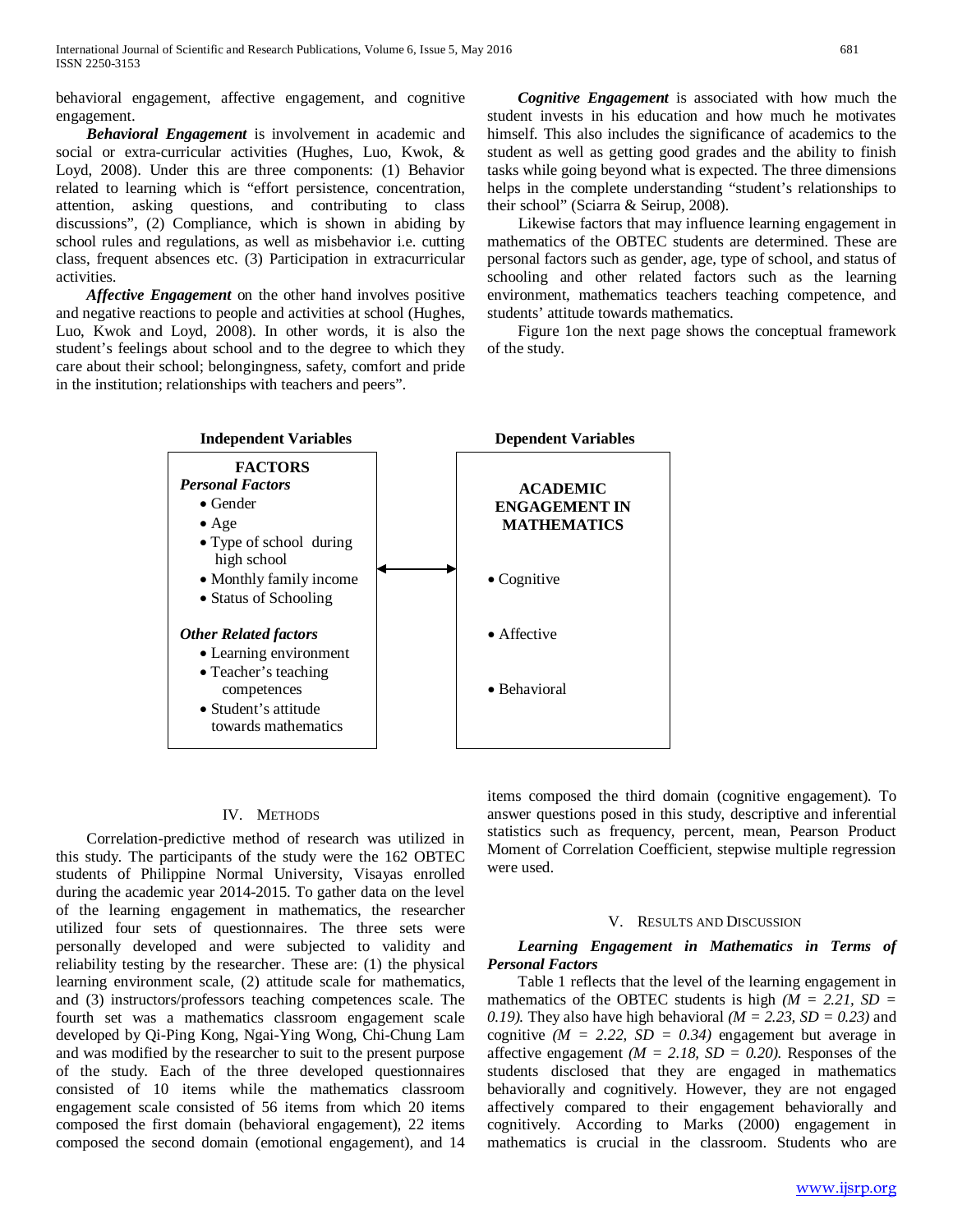International Journal of Scientific and Research Publications, Volume 6, Issue 5, May 2016 682 ISSN 2250-3153

engaged with school are more likely to learn, find the experience rewarding and to continue with higher education. Engagement in the classroom also contributes to students' social and cognitive development as well as academic achievement (Finn, 1993). Disengagement in mathematics leads to reducing the range of higher education courses available to students in addition to limiting their capacity to understand life experiences through a mathematical perspective (Sullivan, Mousley, & Zevenbergen, 2005).

*Table 1 Level of Engagement in Mathematics of the OBTEC Students*

| <b>Engagement</b> | Mean | SD   | Interpretation |
|-------------------|------|------|----------------|
| <b>Behavioral</b> | 2.23 | 0.23 | High           |
| Affective         | 2.18 | 0.20 | Average        |
| Cognitive         | 2.22 | 0.34 | High           |
| Overall Mean      | 2 21 | 0.19 | High           |

 Grouping OBTEC students as to gender, Table 2 indicates that the level of engagement in mathematics of the female students is high  $(M = 2.22, SD = 0.18)$  while the males were only average  $(M = 2.19, SD = 0.24)$ . However, when dimensions were considered individually, females have better behavioral engagement than males but they have almost the same level of engagement in affective and cognitive domains. However, considering obtained means, results reveal that females' obtained means were slightly higher than the males. Although the difference is slight, however result can be taken to mean that females are more attentive and more engaged in the different mathematics activities than males. However, their responses can also be interpreted to mean that they are more engaged than males may be because they need to strive more in this subject because they find the subject more difficult. On the other hand, male students of today as observed are carefree and are involved in activities outside of the classroom. These are activities such as sports, computer games, and many others which lead them not to pay attention to their studies (Montinola, 2009).

*Table 2 Level of Engagement in Mathematics of the OBTEC Students when Grouped According to Gender*

| <b>Engagement</b> | <b>Male</b> |      |                | Female |      |                |
|-------------------|-------------|------|----------------|--------|------|----------------|
|                   | M           | SD   | Interpretation | M      | SD   | Interpretation |
| Behavioral        | 2.19        | 0.29 | Average        | 2.24   | 0.21 | High           |
| Affective         | 2.14        | 0.22 | Average        | 2.19   | 0.19 | Average        |
| Cognitive         | 2.22        | 0.37 | High           | 2.22   | 0.34 | High           |
| As a Whole        | 2.19        | 0.24 | Average        | 2.22   | 0.18 | High           |

 When grouped according to age, table 3 shows that the level of engagement in mathematics of the students whose age is on the age bracket of 17 and below is high  $(M = 2.23, SD = 0.17)$ while those whose age is on the age bracket of 18 and above is average  $(M = 2.19, SD = 0.21)$ . Furthermore, the level of behavioral and cognitive engagement of the students whose age belong to the age bracket of 17 and below is high while average in terms of affective engagement. On the other hand, the level of behavioral engagement in mathematics of the first year college whose age is on the age bracket of 18 and above is high while average in terms of affective and cognitive engagement.

 Although responses demonstrate that younger students are more engage in their mathematics subject, however, considering their obtained means, slight difference was observed. These differences can be interpreted to mean that younger generations are more receptive to changes. They are dynamic and are susceptible to the demand of the time. In relation to their engagement in mathematics, they are more interested to learn and more engaged academically in the subject than those who are older than them.

| Table 3                                                                                |
|----------------------------------------------------------------------------------------|
| Level of Engagement in Mathematics of the OBTEC Students when Grouped According to Age |

| Engagement | 17 and below |      |                       | 18 and above |      |                       |  |
|------------|--------------|------|-----------------------|--------------|------|-----------------------|--|
|            | М            | SD   | <i>Interpretation</i> | M            | SD   | <i>Interpretation</i> |  |
| Behavioral | 2.24         | 0.21 | High                  | 2.22         | 0.21 | High                  |  |
| Affective  | 2.19         | 0.16 | Average               | 2.17         | 0.19 | Average               |  |
| Cognitive  | 2.25         | 0.35 | High                  | 2.19         | 0.34 | Average               |  |
| As a Whole | 2.23         | 0.17 | High                  | 2.19         | 0.18 | Average               |  |

 When type of secondary school they graduated from graduated were considered, Table 4 reveals that the level of engagement in mathematics of the students who are graduates of public high schools is high  $(M = 2.23, SD = 0.17)$  while those who are graduates of private high schools is average *(M = 2.19,*   $SD = 0.21$ . Likewise, it can be gleaned from this table that the

level of behavioral and cognitive engagement in mathematics of the students who were graduates of public high schools is high while average in affective engagement. On the other hand, the level of behavioral and cognitive engagement in mathematics of those who are graduates of private high schools is average while high in in affective engagement.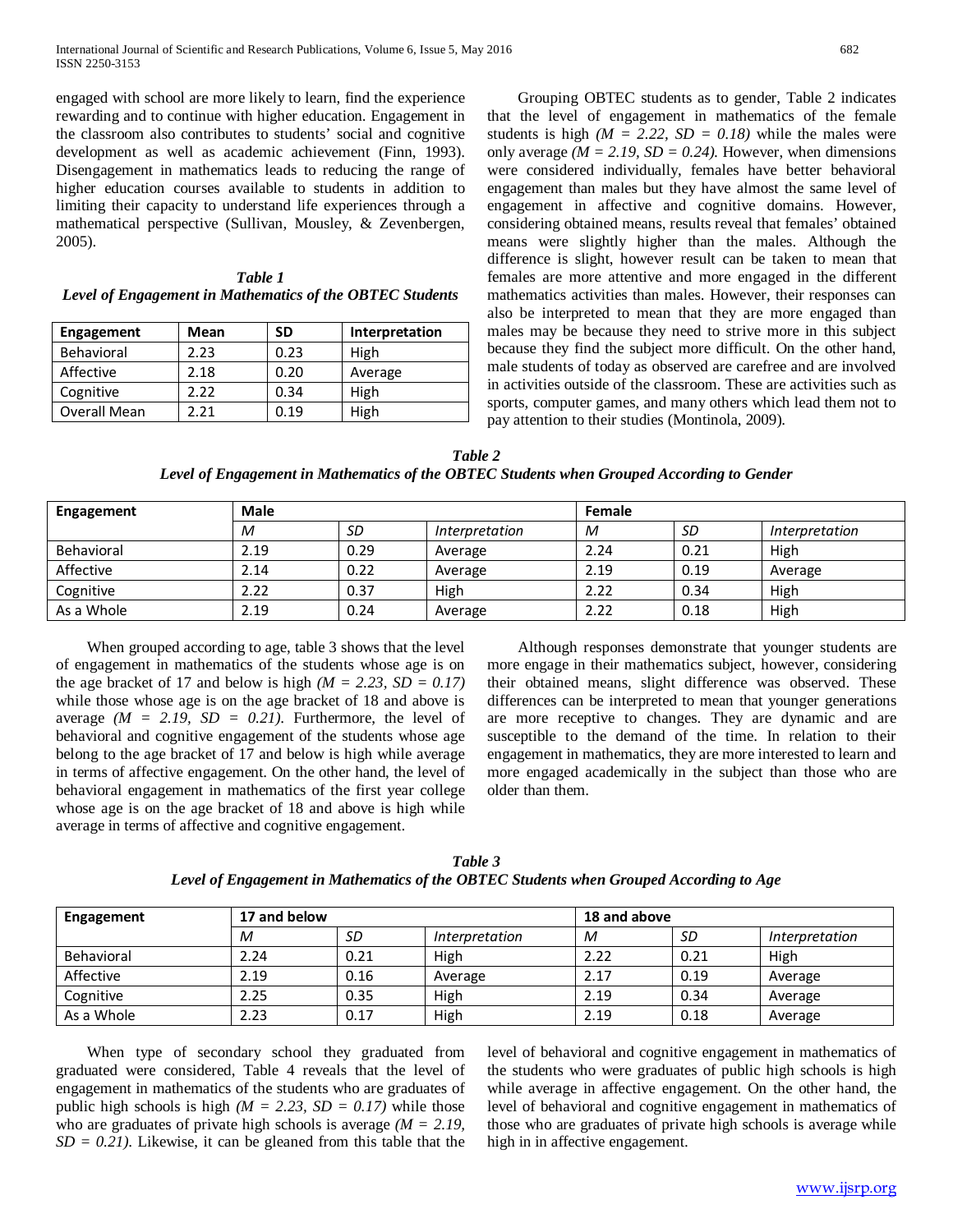International Journal of Scientific and Research Publications, Volume 6, Issue 5, May 2016 683 ISSN 2250-3153

 Responses of the respondents in this regard can be taken to mean that majority of the students in public high schools belong to the average and poor family. Their status in life is their motivating factors why they should strive and put more interest towards schooling. They should have positive outlook toward schooling, thus they are motivated to engage more in the different subject areas.

*Table 4 Level of Engagement in Mathematics of the OBTEC Students when Grouped According to the Type of School*

| Engagement | <b>Public</b> |      |                       | <b>Private</b> |      |                       |
|------------|---------------|------|-----------------------|----------------|------|-----------------------|
|            | M             | SD   | <i>Interpretation</i> | М              | SD   | <i>Interpretation</i> |
| Behavioral | 2.24          | 0.22 | High                  | 2.14           | 0.32 | Average               |
| Affective  | 2.17          | 0.20 | Average               | 2.22           | 0.20 | High                  |
| Cognitive  | 2.22          | 0.33 | High                  | 2.15           | 0.48 | Average               |
| As a Whole | 2.21          | 0.19 | High                  | 2.17           | 0.25 | Average               |

 Table 5 indicates that the level of the learning engagement in mathematics of the students who are working students is average  $(M = 2.20, SD = 0.19)$  while those who are not working students is high *(M = 2.21, SD = 0.19)*. Likewise, results reveal that both groups have high level of behavioral engagement while average in affective engagement. On the other hand in terms of cognitive engagement, the level of engagement in mathematics of those who are working is average while high for those who are not working students.

 It can be gleaned from the results that students who are not working while studying have better learning engagement in mathematics than those who are working. Responses are typical of the fact that doing activities simultaneously is a difficult task. Line of duties is divided, thus causing them to engage moderately in learning mathematics.

*Table 5 Level of Engagement in Mathematics of the OBTEC Students when Grouped According to Status of Schooling*

| Engagement        | Working |      |                | Non working |      |                |
|-------------------|---------|------|----------------|-------------|------|----------------|
|                   | M       | SD   | Interpretation | М           | SD   | Interpretation |
| <b>Behavioral</b> | 2.33    | 0.13 | High           | 2.23        | 0.23 | High           |
| Affective         | 2.08    | 0.27 | Average        | 2.18        | 0.20 | Average        |
| Cognitive         | 2.19    | 0.53 | Average        | 2.22        | 0.34 | High           |
| As a Whole        | 2.20    | 0.19 | Average        | 2.21        | 0.19 | High           |

# *Learning Engagement in Mathematics in Terms of Other Related Factors*

 Considering the physical environment of the mathematics classroom, the level of the learning engagement in mathematics of the students who perceived that their mathematics classroom is conducive is high  $(M = 2.21, SD = 0.19)$  while average  $(M = 1.21, SD = 0.19)$ *2.20, SD = 0.19)* by those who perceived that their mathematics classroom is fairly conducive. Furthermore, results reveal that the level behavioral engagement of the students who perceived that their mathematics classroom is conducive is high while average for those who perceived it as fairly conducive. However, in terms of affective engagement, the level of engagement in mathematics of both groups is average. On the other hand, in terms of cognitive engagement, the level of engagement of those who perceived that their mathematics classroom is conducive is high while average by those who perceived that their mathematics classroom is fairly conducive.

 Results presented in this table reflected that the more conducive the classroom is, the higher is the level of students' engagement in mathematics. In other words engagement of the students can follow how classroom are organize, the ventilation of the classroom, the lighting of the classroom, and generally the physical condition of the classroom. Arranging the physical environment of the classroom is one way to improve the learning environment and to prevent problem behaviors before they occur. Research on the classroom environment has shown that the physical arrangement can affect the behavior of both students and teachers (Savage, 1999; Stewart & Evans, 1997; Weinstein, 1992), and that a well-structured classroom tends to improve student academic and behavioral outcomes (MacAulay, 1990; Walker, Colvin, & Ramsey, 1995; Walker & Walker, 1991). In addition, the classroom environment acts as a symbol to students and others regarding what teachers' value in behavior and learning (Savage, 1999; Weinstein, 1992). If a classroom is not properly organized to support the type of schedule and activities a teacher has planned, it can impede the functioning of the day as well as limit what and how students learn and engage towards learning. However, a well-arranged classroom environment is one way to more effectively manage instruction because it triggers fewer behavior problems and establishes a climate conducive to learning.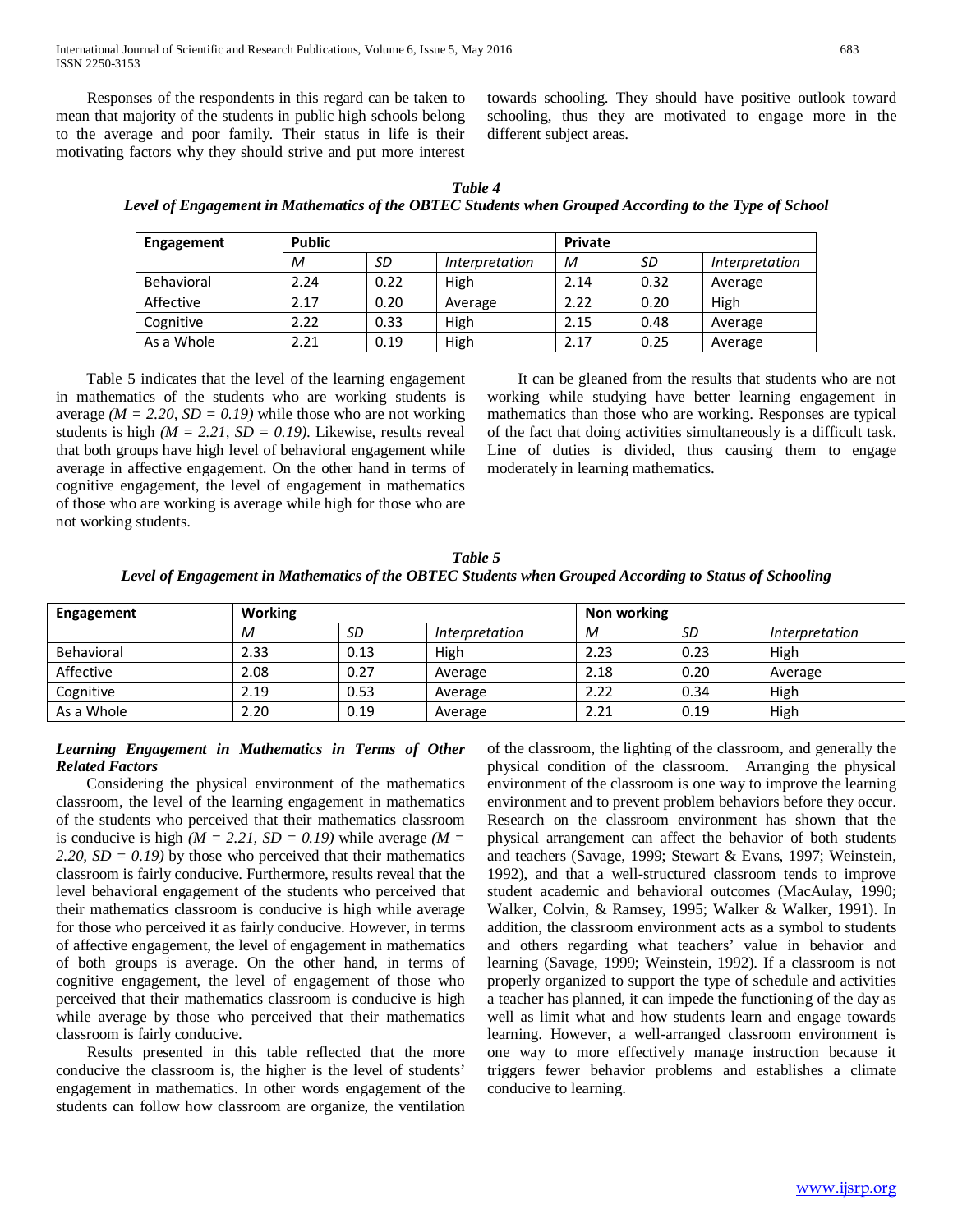| Engagement | <b>Fairly Conducive</b> |           |                | <b>Conducive</b> |      |                |
|------------|-------------------------|-----------|----------------|------------------|------|----------------|
|            | M                       | <b>SD</b> | Interpretation | M                | SD   | Interpretation |
| Behavioral | 2.26                    | 0.22      | High           | 2.12             | 0.23 | Average        |
| Affective  | 2.08                    | 0.27      | Average        | 2.18             | 0.20 | Average        |
| Cognitive  | 2.19                    | 0.53      | Average        | 2.22             | 0.34 | High           |
| As a Whole | 2.20                    | 0.19      | Average        | 2.21             | 0.19 | High           |

*Table 6 Level of Engagement in Mathematics of the OBTEC Students who Rated their Mathematics Classroom in Terms of the Physical Environment*

 Table 7 reflects that the level of the learning engagement in mathematics of the students who have positive attitude towards mathematics is high  $(M = 2.22, SD = 0.19)$  while those with moderately positive attitude is average *(M = 2.07, SD = 0.13)*. Furthermore, results reveal that the level of behavioral and cognitive engagement of the students with positive attitude towards mathematics is high while those with moderate attitude are average. However, the level of affective engagement of those with positive attitude towards mathematics is average while those with moderate attitude are high.

 Results presented in this table disclosed that student's attitude towards the subject influences his or her level of engagement towards the subject. Along this line, a genuine

interest in school subjects is important as well. Students with an interest in a subject like mathematics are likely to be more motivated to manage their own learning and develop the requisite skills to become effective learners of that subject. Hence, interest in mathematics is relevant when considering the development of effective learning strategies for mathematics. In contrast, anxiety about learning mathematics can act as a barrier to effective learning. Students who feel anxious about their ability to cope in mathematics learning situations may avoid them and thus lose important career and life opportunities (OECD 2004 Learning for Tomorrow's World – First Results from PISA 2003).

*Table 7 Level of Engagement in Mathematics of the OBTEC Students when Grouped According to their Attitude towards Mathematics*

| Engagement        | <b>Positive</b> |      |                | <b>Moderately Positive</b> |      |                |  |
|-------------------|-----------------|------|----------------|----------------------------|------|----------------|--|
|                   | M               | SD   | Interpretation | M                          | SD   | Interpretation |  |
| <b>Behavioral</b> | 2.24            | 0.23 | High           | 2.11                       | 0.21 | Average        |  |
| Affective         | 2.17            | 0.20 | Average        | 2.24                       | 0.18 | High           |  |
| Cognitive         | 2.24            | 0.33 | High           | 1.86                       | 0.31 | Average        |  |
| As a Whole        | 2.22            | 0.19 | High           | 2.07                       | 0.13 | Average        |  |

 Table 8 shows that the level of the learning engagement in mathematics of the students who rated their mathematics instructor/professor as outstanding is high  $(M = 2.25, SD = 0.17)$ while those who rated their mathematics instructor/professor very satisfactory, satisfactory, and fairly satisfactory is average with the obtained means ranging from 2.03 to 2.20 at standard deviations ranging from 0.17 to 0.26. On the other hand, when dimensions were considered individually, the level of the behavioral engagement in mathematics of the students who rated their instructor/professor as outstanding, very satisfactory, and fairly satisfactory is high while average for those who rated their mathematics instructor/professor as satisfactory. In terms of affective engagement, the level of engagement of the students who rated their mathematics instructor/professor as outstanding, very satisfactory, satisfactory, and fairly satisfactory is average. In the cognitive domain, the level of their engagement in mathematics is average except for those who rated their instructor/professor as outstanding.

 According to Lardizabal as cited by Dioneza (2014) the teaching skills of the teacher is manifested in his mastery of subject matter and ability to identify needs, interests, and capacities of the learners and adequately providing for them. The teacher has teaching skills if he or she utilizes varied teaching aids suited to particular topics and teaching techniques that can most effectively be used. Skills in guidance should be seen in the teachers' interest and concern for the students. This can elicit positive and active involvement in the class. Management skills are exhibited by their adequate preparation for the days' learning and activities and performance of routine duties such as correcting of test papers and of the attainment of daily teaching objectives. These reflections are reasons why students are engaged in their mathematics class. They believed that teachers' teaching competencies can elicit students to engaged meaning fully in their classes.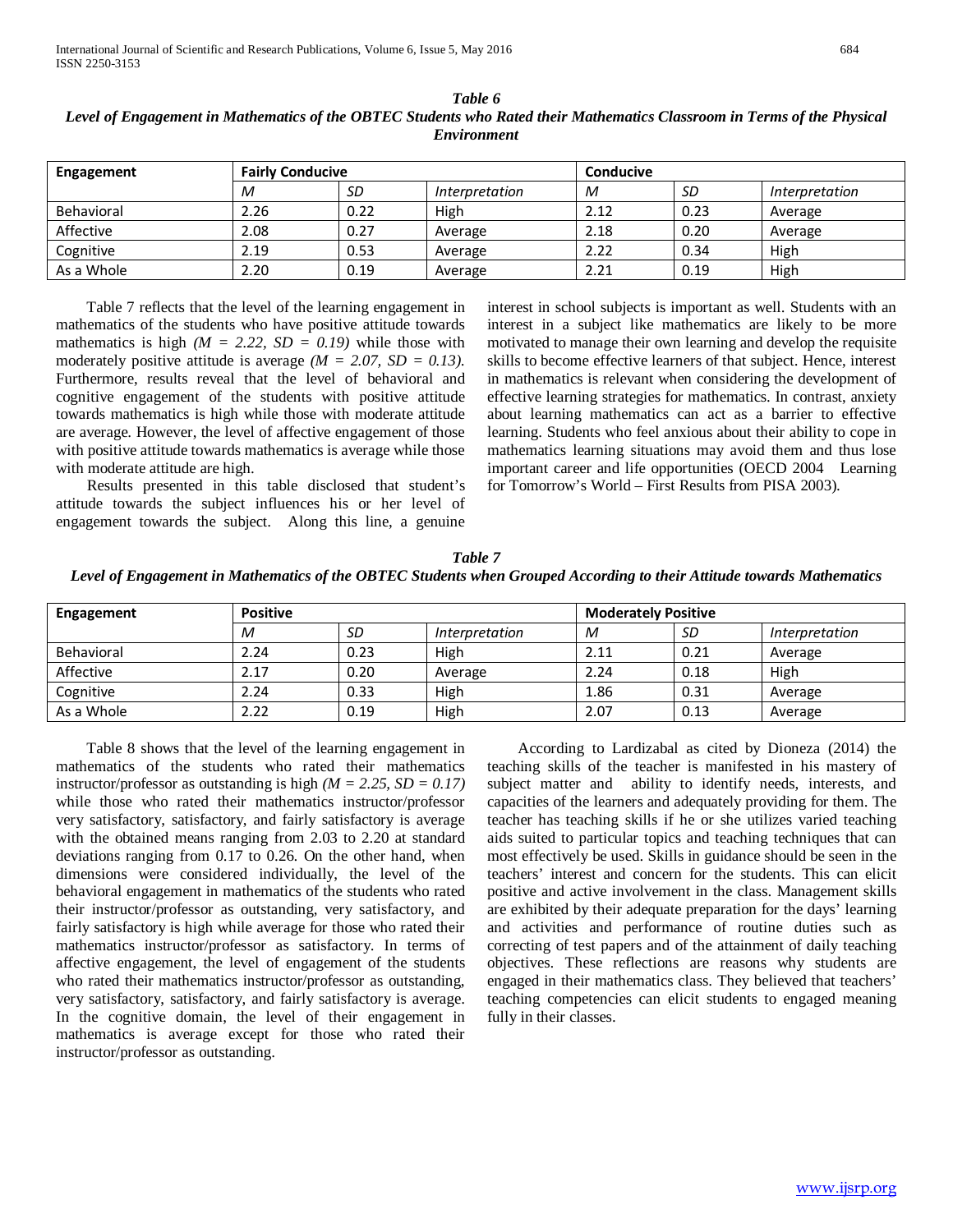| <b>Engagement</b> | Outstanding |      |         | <b>Very Satisfactory</b> |      | <b>Satisfactory</b> |      |      | <b>Fairly satisfactory</b> |      |      |         |
|-------------------|-------------|------|---------|--------------------------|------|---------------------|------|------|----------------------------|------|------|---------|
|                   | M           | SD   | VI      | М                        | SD   | VI                  | M    | SD   | VI                         | M    | SD   | VI      |
| <b>Behavioral</b> | 2.27        | 0.22 | High    | 2.23                     | 0.21 | High                | 2.05 | 0.29 | Average                    | 2.21 | 0.22 | High    |
| Affective         | 2.19        | 0.21 | Average | 2.17                     | 0.18 | Average             | 2.14 | 0.18 | Average                    | 2.19 | 0.30 | Average |
| Cognitive         | 2.31        | 0.33 | High    | 2.19                     | 0.28 | Average             | 1.90 | 0.37 | Average                    | 1.95 | 0.44 | Average |
| As a Whole        | 2.25        | 0.17 | High    | 2.20                     | 0.17 | Average             | 2.03 | 0.26 | Average                    | 2.11 | 0.22 | Average |

*Table 8 Level of Engagement in Mathematics of the OBTEC Students when Grouped According to their Perceptions of the Teaching Competence of their Mathematics Teacher*

# **Predictors of Learning Engagement in Mathematics**

 Table 9 indicates that none of the personal factors predicts the behavioral, affective, and cognitive engagement in mathematics of the students. However, other related factors such as instructor/professor teaching competencies (β = -0.30, *t*(160)  $= -3.98, p < 0.01$ ) predicts students learning engagement in mathematics as a whole and in terms of behavioral engagement (β = -0.19, *t*(160) = -2.38, *p* < *0.02)*. Instructor/professor teaching competencies explained a significant proportion of variance in the learning engagement in mathematics  $(R^2 = 0.09)$ ,  $F(1, 160) = 15.84$ ,  $p < 0.01$ ). On the other hand, attitude towards mathematics ( $\beta$  = -0.17,  $t(160)$  = -2.06,  $p < 0.04$ ) and instructor/professor teaching competencies (β =  $-0.28$ , *t*(160) =  $-$ 3.51, *p* < *0.01)* predict students' cognitive engagement. Attitude towards mathematics explained a significant proportion of variance in the cognitive engagement in mathematics ( $R^2 = 0.15$ ,  $F(1, 160) = 13.56$ ,  $p < 0.01$ ) while instructor/professor teaching competencies explained a significant proportion of variance Instructor/professor teaching competencies explained a significant proportion of variance in the learning engagement in mathematics  $(R^2 = 0.12, F(1, 160) = 22.42, p < 0.01)$ .

 Results in this regard reflect that competencies of instructor/professor handling mathematics can significantly predict how well the students engage in their mathematics class. Likewise student attitude towards mathematics can significantly predict students' cognitive engagement.

## *Table 9*

*Summary of Multiple Regression Analysis on Factor Associated to the Learning Engagement in Mathematics of the First Year College Students*

| <b>Predictor Variable</b> | <b>Beta</b> | SE(B) | ß       | t       | O    |
|---------------------------|-------------|-------|---------|---------|------|
| <b>Behavioral</b>         |             |       |         |         |      |
| <b>Engagement</b>         |             |       |         |         |      |
| Instructor/professor      |             |       |         |         |      |
| teaching                  | $-0.05$     | 0.02  | $-0.19$ | $-2.38$ | 0.02 |
| competencies              |             |       |         |         |      |
| $R^2 = 0.03$              |             |       |         |         |      |
| Cognitive                 |             |       |         |         |      |
| <b>Engagement</b>         |             |       |         |         |      |
| Instructor/professor      |             |       |         |         |      |
| teaching                  | $-0.12$     | 0.03  | $-0.28$ | $-3.51$ | 0.01 |
| competencies              |             |       |         |         |      |
| $= 0.12$<br>$R^2$         |             |       |         |         |      |

| Attitude<br>towards  | $-0.23$ | 0.11 | $-0.17$ | $-2.06$ | 0.04 |
|----------------------|---------|------|---------|---------|------|
| mathematics          |         |      |         |         |      |
| $R^2 = 0.15$         |         |      |         |         |      |
| As a Whole           |         |      |         |         |      |
| Instructor/professor |         |      |         |         |      |
| teaching             | $-0.07$ | 0.02 | $-0.30$ | $-3.98$ | 0.01 |
| competencies         |         |      |         |         |      |
| $= 0.09$             |         |      |         |         |      |
|                      |         |      |         |         |      |

#### VI. CONCLUSIONS AND RECOMMENDATIONS

 The level of the learning engagement in mathematics of the OBTEC students is high. This concludes that they are engage in mathematics. Likewise, they are engage behaviorally and cognitively. OBTEC students in this regard are showing positive conduct; they followed rules and showed compliant behavior. Likewise they show persistence, concentration, attention, questioning, and communicating. Furthermore, since OBTEC students are engaged in the cognitive aspect, this means that they desire to go beyond basic requirement and the desire for the challenges. However, they are not much engaged affectively. In this regard, they are less interested on the subject and they have some anxieties in mathematics.

 Finally the study concludes that student attitude towards mathematics and mathematics instructor/professor teaching competencies can significantly predict learning engagement in mathematics. This means that how they develop interest and how they behave in their mathematics class is a reflection of their engagement toward the subject. Likewise, the teaching competencies of mathematics instructors/professors handling mathematics class motivate students to engage meaningfully in their mathematics classes, thus improving their academic performance in mathematics.

 In this regard, mathematics instructors/professors are encouraged to develop competencies in the subjects taught. As much as possible, they should have mastery of the subject matter ahead of their students. Likewise, they should use appropriate teaching strategies that would motivate and stimulate students to be more engage in mathematics.

 Similarly, students should develop positive attitude towards mathematics. Several studies show that attitude towards mathematics can influence students academic engagement and performance as well.